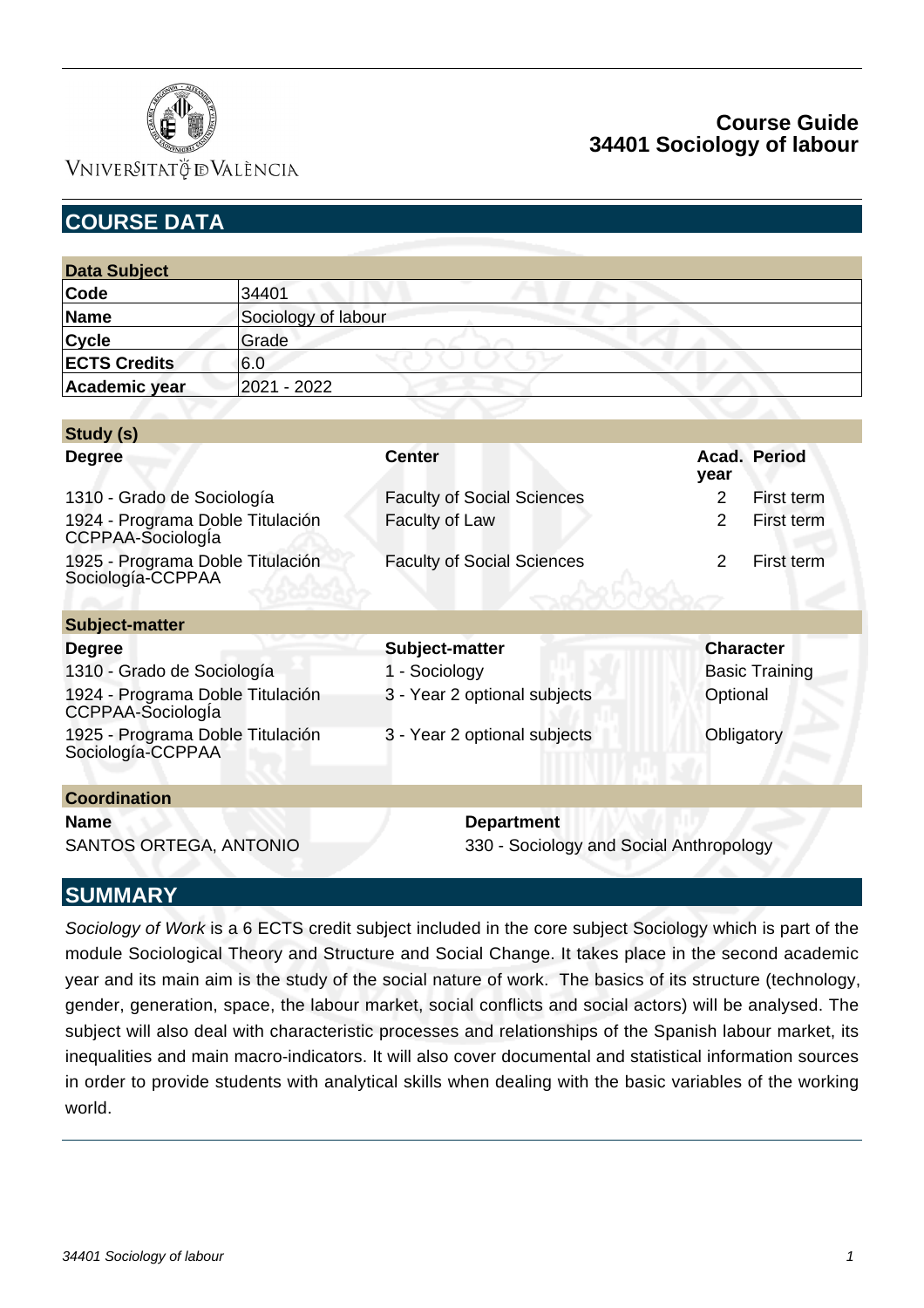

Vniver§itatğ dValència

# **PREVIOUS KNOWLEDGE**

#### **Relationship to other subjects of the same degree**

There are no specified enrollment restrictions with other subjects of the curriculum.

#### **Other requirements**

Relationship with other subjects of the same degree. No enrolment restrictions have been specified. Other types of prerequisites. None specified.

## **OUTCOMES**

#### **1310 - Grado de Sociología**

- Students must have acquired knowledge and understanding in a specific field of study, on the basis of general secondary education and at a level that includes mainly knowledge drawn from advanced textbooks, but also some cutting-edge knowledge in their field of study.
- Students must be able to apply their knowledge to their work or vocation in a professional manner and have acquired the competences required for the preparation and defence of arguments and for problem solving in their field of study.
- Students must have the ability to gather and interpret relevant data (usually in their field of study) to make judgements that take relevant social, scientific or ethical issues into consideration.
- Students must be able to communicate information, ideas, problems and solutions to both expert and lay audiences.
- Students must have developed the learning skills needed to undertake further study with a high degree of autonomy.
- Write reports and diagnoses on social problems.
- Work in a team with a multidisciplinary perspective.
- Clearly communicate theories, problems and proposals of a sociological nature, both orally and in writing, using new information and communication technologies.
- Apply the principles of the professional code of ethics of sociology and develop a commitment to social problems.
- Respect and promote the principles of fundamental rights, gender equality, equal opportunities and non-discrimination, democratic values and sustainability.
- Manage documentary sources and statistics referring to social reality.
- Learn independently and develop initiative in the field of sociology.
- Analyse contemporary society, its structure and dynamics based on sociological concepts and theories.
- Understand and analyse the evolution of sociological theory and its main currents and schools.
- Develop gender perspective and integrate it into the study of social reality.
- Conduct comparative studies of the Spanish and Valencian social structure.
- Analyse empirical data on social structure, change and problems.
- Describe and explain social inequalities based on social theories and indicators and detect emerging processes.
- Know and use secondary data sources useful for sociology.
- Analyse social phenomena adopting a multidisciplinary perspective (sociological, psychosocial, economic, political, historical and anthropological).
- Know the institutions of the welfare society that contribute to safeguarding social rights.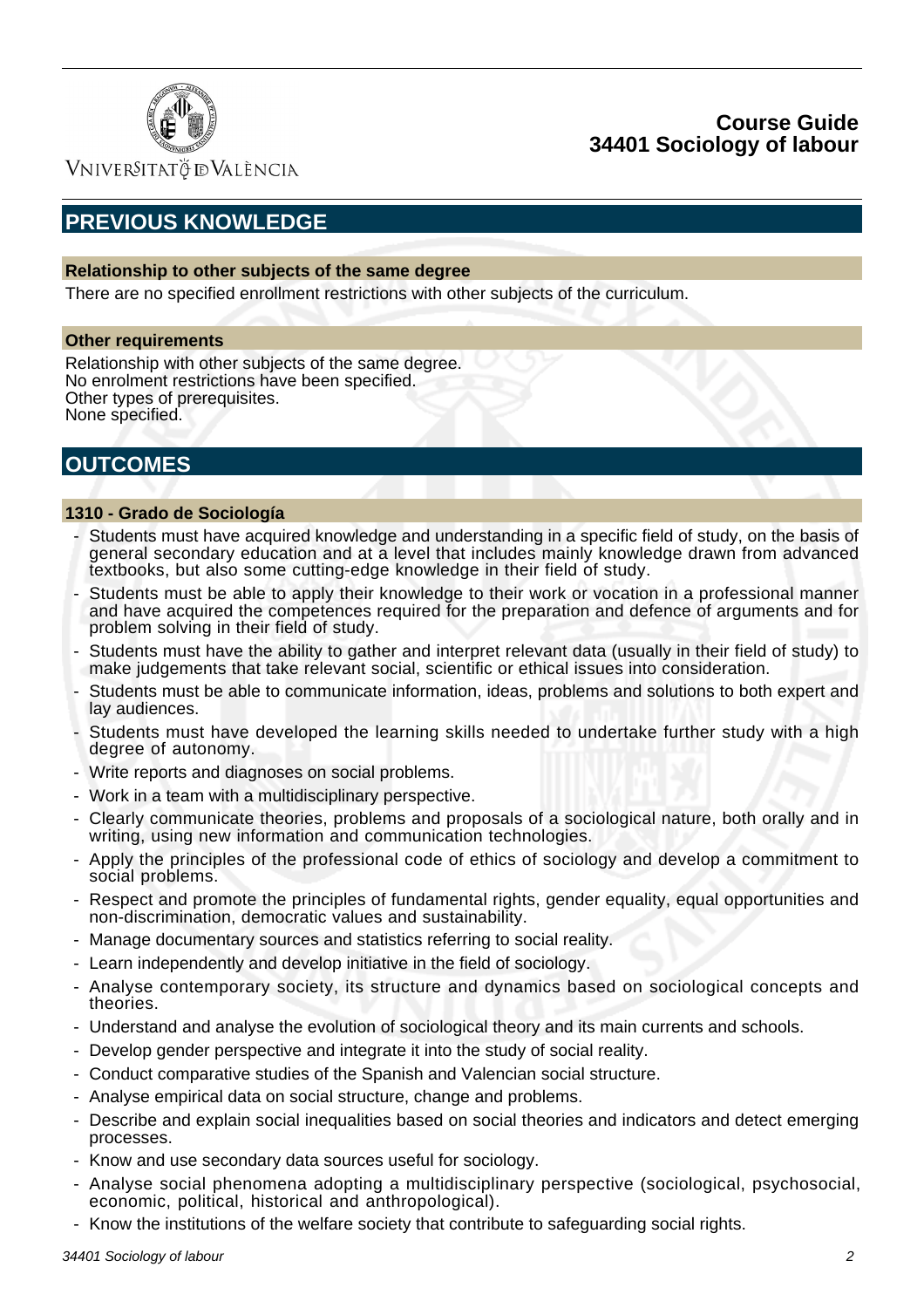

### VNIVERSITATÖ ID VALÈNCIA

- Understand the cultural diversity of societies.
- Identify and measure social vulnerability factors.

-Deepen the definition of "work"

-Analyse the socio-historical changes that shape the current working definition

-Discuss the limitations of the current working definition and explore future changes in the definition

-Knowing some key concepts in the analysis of the sexual division of labor.

-Identify the factors that determine the expansion of the industrial societies and labor roles that different geo-economic areas.

-To deepen the meaning and the current characteristics of globalization: labor and productive in the world order inequalities.

-Know how work processes are organized -Identify the connections between technical division and social division of labor

-Analyze the inequalities relating to professional qualifications and training, as well as relations of hierarchy, authority, prestige at work

-Examine the socio-historical context of recent changes in work to build instruments to interpret current trends in the labor market

-Know the main sources of statistical information on the labor market

-Trading data from the main sources of statistical information

# **DESCRIPTION OF CONTENTS**

**1. The object of Sociology of Work: conceptual and terminological difficulties.**

- The meanings of the term work.

- Historical changes in the representations of work.

- Modernity and industrial society: the creation of the capitalist wage labour model.

- A more complex definition of work: patterns and recent changes.

- The central role of work within the sociological theory: from the fathers of Sociology to more recent theorists.

- Information sources on the working world: approaching the main statistical and documental sources.

#### **2. Sexual division of work.**

- Basic concepts and theoretical perspectives in the study of women work.

- Women work: form reproduction to production.
- Domestic work and paid employment: statistic profiles and main problems today.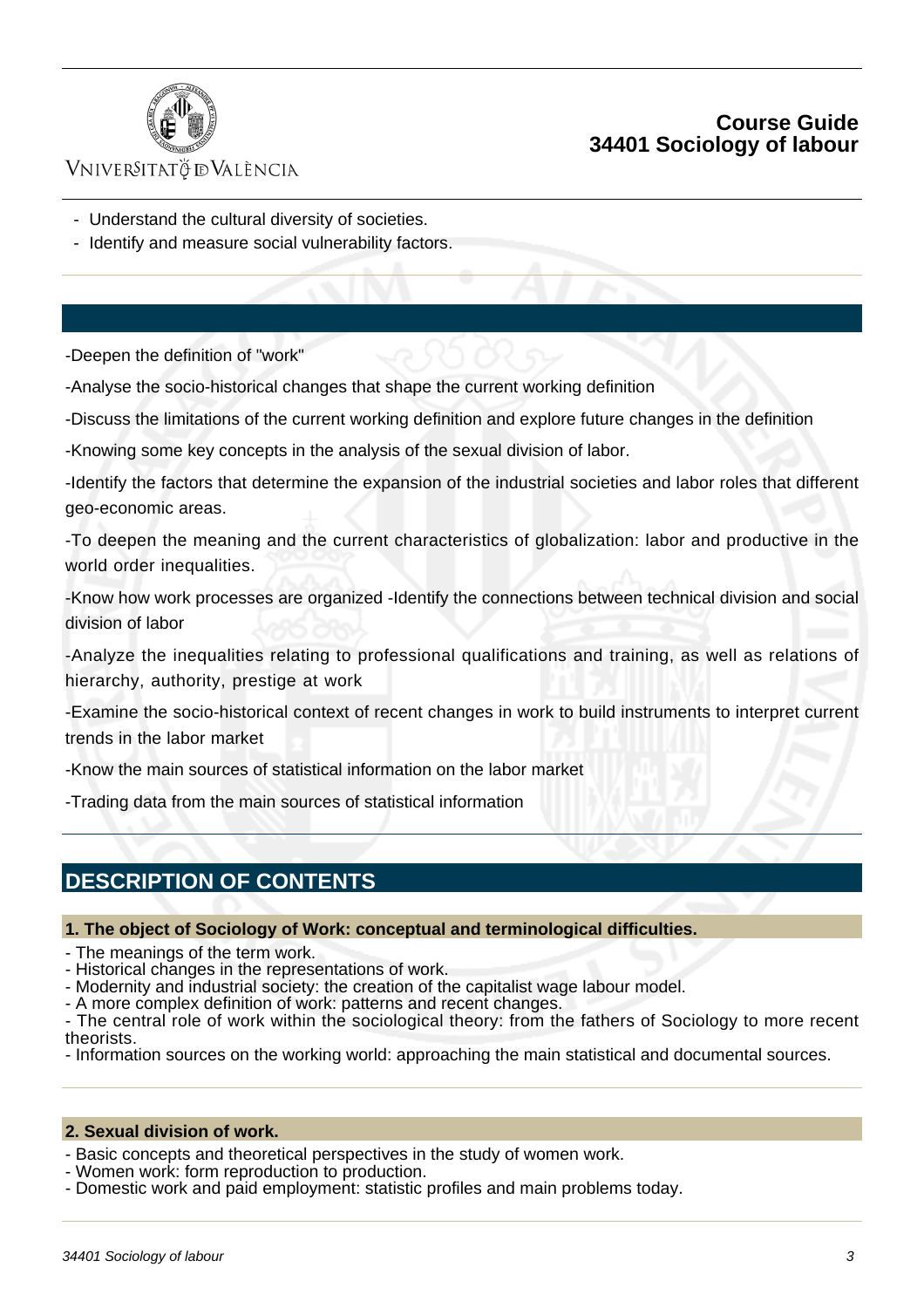

### Vniver§itatğ dValència

#### **3. International division of work.**

- Theoretical trends and key concepts in the analysis of the relationship between development and underdevelopment.

- Development and industrial system: social and historical aspects of the world deployment of capitalism.
- Globalization and the new international division of work.

#### **4. Technical division of work.**

- Technology and the industrial society: the factory as the place for labour organization.
- Technological revolutions: the transition from industrial capitalism to cognitive capitalism.
- Qualified employment.

#### **5. Recent trends in the labour market I: social and historical construction of todays labour market. From Fordism to Post-Fordism.**

- 1945-1973: the expansion of the Fordist production model.
- 1973-2008: form the crisis of Fordism to the new model of accumulation of global capitalism.
- The effects of the crisis of 2008 to the working world.

- Profiles and current problems of the labor market: Changes in work activity, occupation and professions.

- Youth and work: the labor insertion, problems and prespectives
- Segmentations of the labor market: contracts, salaries, times of work
- Unemployment, poverty, low wages and new social issue
- -The actors of the structural conflict in capitalism: Capital / Work

## **WORKLOAD**

| <b>ACTIVITY</b>                              | <b>Hours</b>           | % To be attended |
|----------------------------------------------|------------------------|------------------|
| Theoretical and practical classes            | 60,00                  | 100              |
| Attendance at events and external activities | 5,00                   |                  |
| Development of group work                    | 45,00                  |                  |
| <b>Preparing lectures</b>                    | 40,00                  |                  |
|                                              | 150,00<br><b>TOTAL</b> |                  |

## **TEACHING METHODOLOGY**

The structure of the 5 chapters is similar; they are divided into 4 two-hour lessons (equivalent to 2 weeks). The 2 first sessions are aimed at introducing the main ideas and concepts through lectures. In the third session students will carry out a practical activity consisting in a commentary on a documentaryfilm related to class contents. The fourth session will also consist in a practical activity: the group presentation of a poster on class contents (students must submit 2 throughout the course).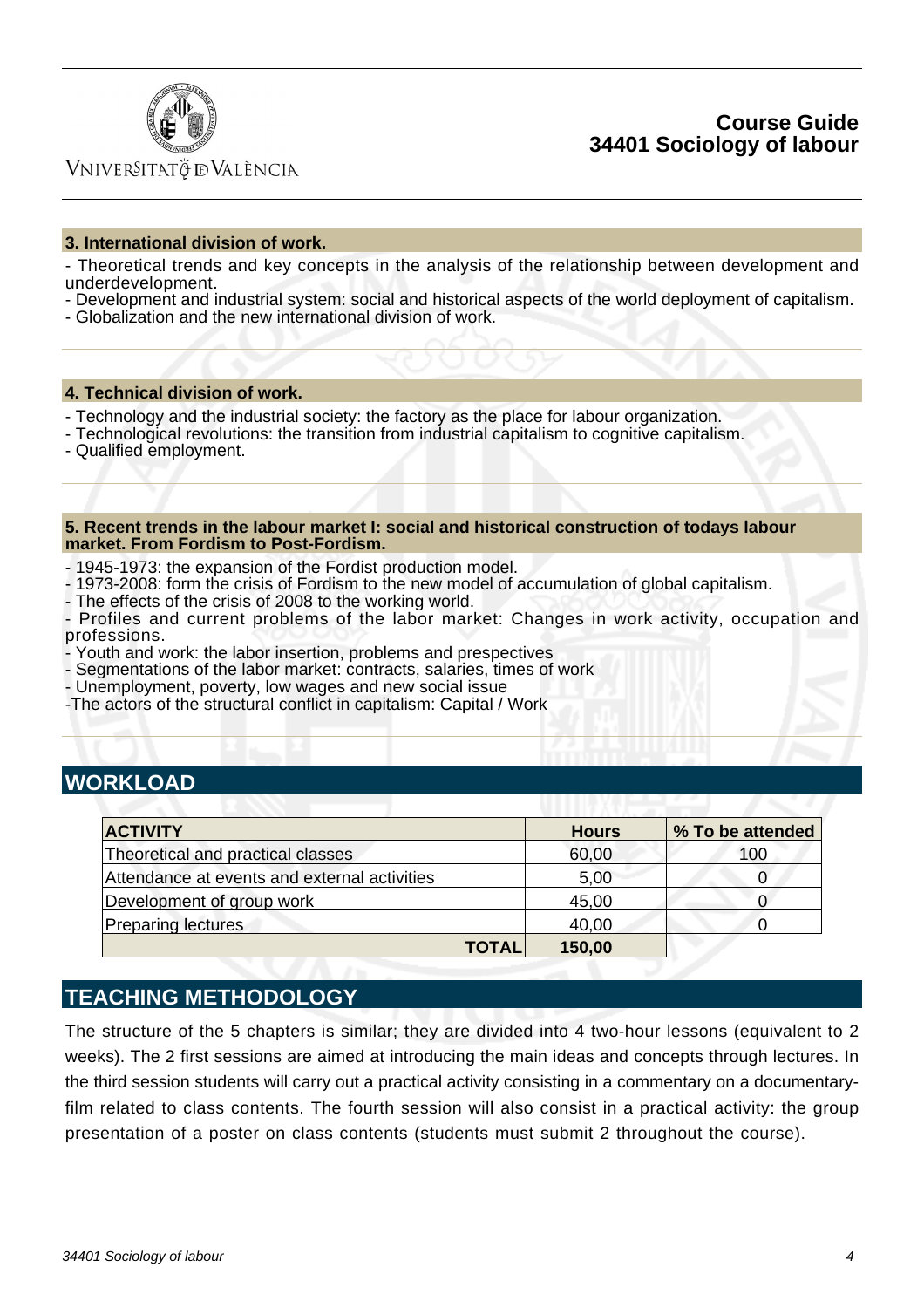

### VNIVERSITATÖ IDVALÈNCIA

## **Course Guide 34401 Sociology of labour**

Students will be handed in a diagram with the main concepts and ideas which will be covered in class. These will also be used as the basis for assignments and study materials for the final examination. The teacher will request the students to deliver these materials to promote continuous work throughout the course.

Teaching methodology:

- . Participatory lecture.
- . Oral presentations by the students.
- . Case studies.
- . Cooperative work.
- . Search documentary and statistical data.
- . Discussion sessions and group analysis from materials such as films, documentaries, exhibitions, conferences, etc..
- . Reading, synthesis, analysis and criticism of texts
- . Tabling and-poster panels.

# **EVALUATION**

The final grade will result from the combination of the grades obtained in both the final examination (70% of final grade) and the practical activities submitted throughout the course (30% of final grade). Students must pass the final examination.

Regarding practical activities, each of the posters will account for up to 20% of the final grade and the assignment on the documentary-film, up to 10%. Only students who attended the lesson when they were done can submit them. Evaluation criteria for practical activities are the following:

- Structure and format.
- Clarity of exposition.
- In-depth approach.

Grading criteria for resits will be the same. The grades of submitted practical activities will also be considered.

To facilitate the evaluation of the students who can not attend and perform the practices and follow-up of the classes, the professors may propose an evaluation procedure that makes it possible.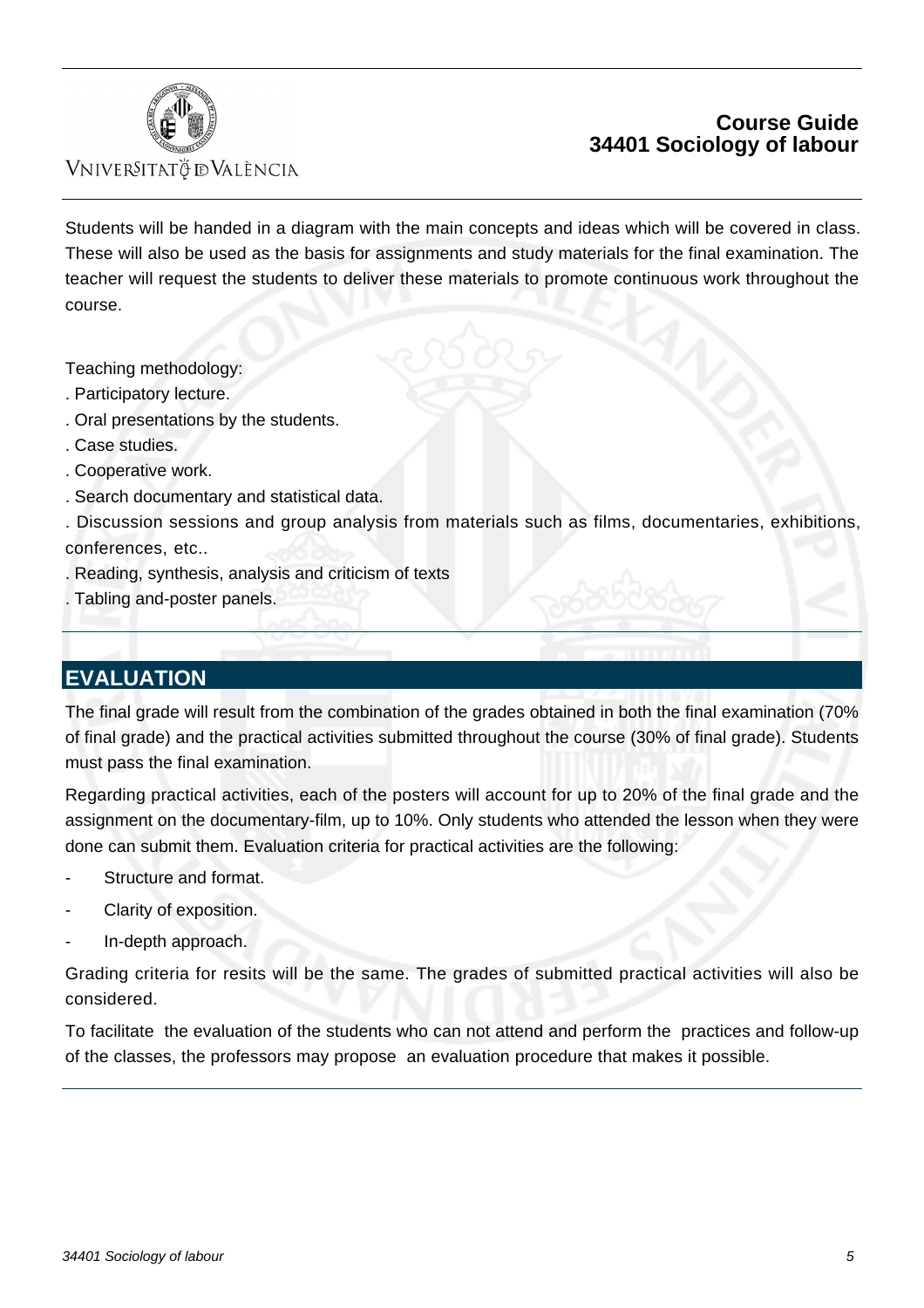

Vniver§itatğ dValència

# **REFERENCES**

#### **Basic**

- Lorente, R. (2010): Sociología del Trabajo. Plaza y Valdés, México D.F.
- Santos Ortega, Antonio, Muñoz Rodríguez, David y Poveda Rosa, María (2017) Trabajo y Empleo. Tendencias sociales recientes. Valencia: Tirant lo Blanch.

#### **Additional**

- Alonso, L. E. (2000): Trabajo y postmodernidad: el empleo débil. Madrid. Fundamentos.
- Köhler, H. y Martín, A. (2005): Manual de la sociología del trabajo y de las relaciones laborales. Delta, Madrid.
- Mingione, E. (1991): Las sociedades fragmentadas. Madrid, MTSS.
- Sanchis, E. (2008): Trabajo y paro en la sociedad postindustrial. CES. Madrid.
- Watson, T. (1995): Trabajo y sociedad: Manual introductorio a la sociología del trabajo, industrial y de la empresa. Ed. Hacer, Barcelona.

# **ADDENDUM COVID-19**

**This addendum will only be activated if the health situation requires so and with the prior agreement of the Governing Council**

#### **1. CONTENTS**

Contents of the original teaching guide will be maintained.

#### **2. VOLUME OF WORK AND TEMPORARY PLANNING OF TEACHING**

The activities and volume of work of the original teaching guide will be maintained. The planning of sessions will be specified at the beginning of the semester.

#### **3. TEACHING METHODOLOGY**

The course will consist of face to face sessions, as well as practical activities and collective tutorials established in the original teaching guides. Individual tutorials will be preferably individuals.

Regarding affected or vulnerable students, methodology will be adapted to the following activities non face-to-face (select): individual works, individual projects, study of specific bibliography or tutorials through videoconference.

If sanitary situation imposes on-line classes, all sessions will be substituted for (select): materials in virtual classroom, synchronous videoconferencing, registered presentations or recording classes. Practical activities will guarantee the interaction with students by videoconference, forum or chat in virtual classroom. Teaching team will communicate these adaptations through virtual classroom.